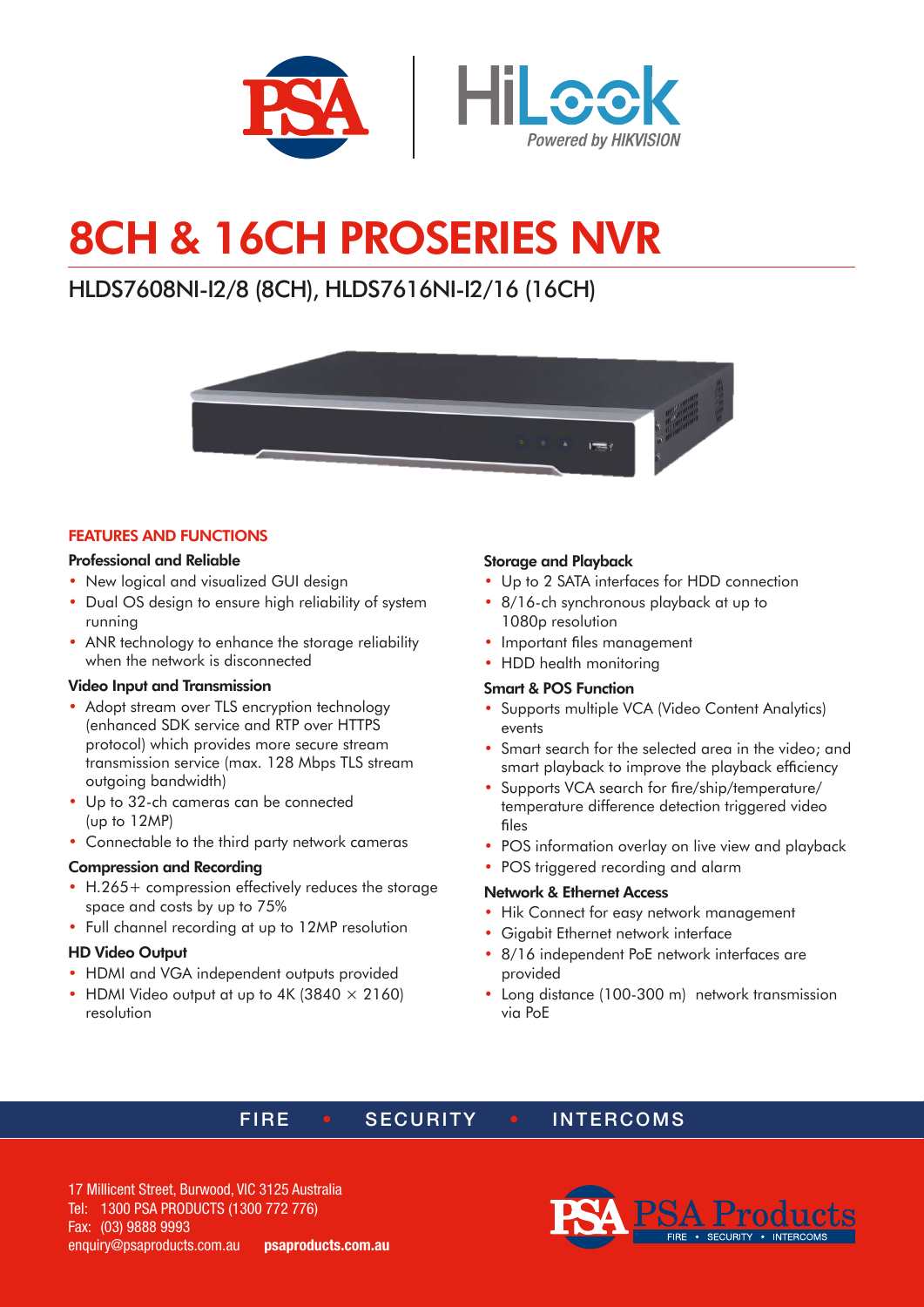

### **SPECIFICATIONS**

| Model                     |                               | HLDS7608NI-I2/8                                                                                                                                                                  | HLDS7616NI-I2/16                                          |
|---------------------------|-------------------------------|----------------------------------------------------------------------------------------------------------------------------------------------------------------------------------|-----------------------------------------------------------|
|                           |                               |                                                                                                                                                                                  |                                                           |
| Video/Audio input         | IP video input                | 8-ch                                                                                                                                                                             | $16$ -ch                                                  |
|                           |                               | Up to 12 MP resolution                                                                                                                                                           |                                                           |
|                           | Two-way audio                 | 1-ch, RCA (2.0 Vp-p, $1 \text{ k } \Omega$ )                                                                                                                                     |                                                           |
|                           | Incoming bandwidth            | 80 Mbps                                                                                                                                                                          | 160 Mbps                                                  |
|                           | Outgoing bandwidth            | 256 Mbps                                                                                                                                                                         |                                                           |
| Network                   | Remote connection             | 32                                                                                                                                                                               | 128                                                       |
|                           | Recording resolution          | 12 MP/8 MP/6 MP/5 MP/4 MP/3MP/1080p/UXGA/720p /VGA/4CIF /<br>DCIF/2CIF/CIF/QCIF                                                                                                  |                                                           |
|                           | <b>CVBS</b> output (Optional) | 1-ch, BNC (1.0 Vp-p, 75 $\Omega$ ), resolution: PAL: 704 $\times$ 576, NTSC: 704 $\times$ 480                                                                                    |                                                           |
|                           | HDMI output resolution        | 4K (3840 × 2160)/60Hz, 4K (3840 × 2160)/30Hz, 2K (2560 ×<br>1440)/60Hz, 1920 × 1080p/60Hz, 1600 × 1200/60Hz, 1280 ×<br>1024/60Hz, 1280 $\times$ 720/60Hz, 1024 $\times$ 768/60Hz |                                                           |
|                           | VGA output resolution         | 1920 × 1080p/60Hz, 1280 × 1024/60Hz, 1280 × 720/60Hz,<br>$1024 \times 768/60$ Hz                                                                                                 |                                                           |
|                           | Audio output                  | 1-ch, RCA (Linear, $1$ K $\Omega$ )                                                                                                                                              |                                                           |
|                           | Decoding format               | H.265/H.265+/H.264/H.264+/MPEG4                                                                                                                                                  |                                                           |
|                           | Live view/Playback resolution | 12 MP/8 MP/6 MP/5 MP/4 MP/3MP/1080p/UXGA/720p /VGA/4CIF /<br>DCIF/2CIF/CIF/QCIF                                                                                                  |                                                           |
| Decoding                  | Synchronous playback          | 8-ch                                                                                                                                                                             | $16$ -ch                                                  |
|                           | Capability                    | 2-ch @ 12 MP (20fps) / 4-ch @ 8 MP (25fps) /<br>8-ch @ 4MP (30fps) / 16-ch @ 1080p (30fps)                                                                                       |                                                           |
| Network<br>management     | Network protocols             | TCP/IP, DHCP, Hik-Connect, DNS, DDNS, NTP, SADP,<br>SMTP, NFS, iSCSI, UPnP™, HTTPS                                                                                               |                                                           |
| Hard disk                 | <b>SATA</b>                   | 2 SATA interfaces                                                                                                                                                                |                                                           |
|                           | Capacity                      | Up to 8TB capacity for each HDD                                                                                                                                                  |                                                           |
| <b>External interface</b> | Network interface             | 1 RJ-45 10/100/1000 Mbps self-adaptive Ethernet interface                                                                                                                        |                                                           |
|                           | USB interface                 | Front panel: $1 \times$ USB 2.0; Rear panel: $1 \times$ USB 3.0                                                                                                                  |                                                           |
|                           | Alarm in/out                  | 4/1                                                                                                                                                                              |                                                           |
| <b>POE</b> Interface      | Interface                     | 8 RJ-45 10/100 Mbps self-adaptive<br>Ethernet interfaces                                                                                                                         | 16 RJ-45 10/100 Mbps self-adaptive<br>Ethernet interfaces |
|                           | Power                         | $\leq$ 120 W                                                                                                                                                                     | $\leq$ 200 W                                              |
|                           | Supported standard            | IEEE 802.3 af/at                                                                                                                                                                 |                                                           |